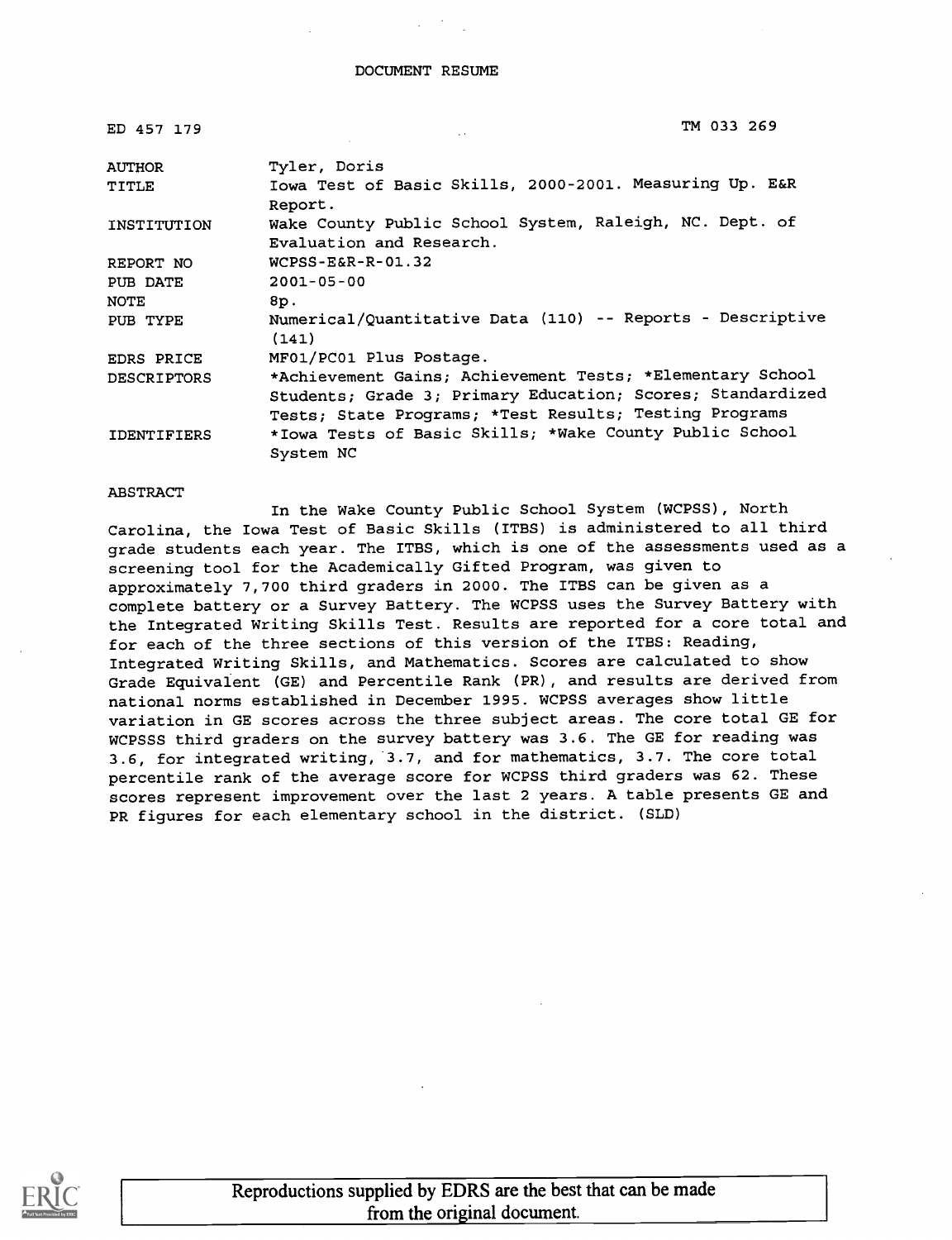# MEASURING UP

May, 2001 **E&R** Report No. 01.32

## 2000-2001 Iowa Test of Basic Skills

TM033269

- U.S. DEPARTMENT OF EDUCATION<br>Office of Educational Research and Improveme Office of Educational Research and Improvement<br>EDUCATIONAL RESOURCES INFORMATION
- CENTER (ERIC) This document has been reproduced as received from the person or organization originating it.
- O Minor changes have been made to improve reproduction quality.
- Points of view or opinions stated in this document do not necessarily represent official OERI position or policy.

PERMISSION TO REPRODUCE AND DISSEMINATE THIS MATERIAL HAS BEEN GRANTED BY

روسوا

TO THE EDUCATIONAL RESOURCES INFORMATION CENTER (ERIC)

1

Wake County Public Schools **Evaluation and Research Department** 

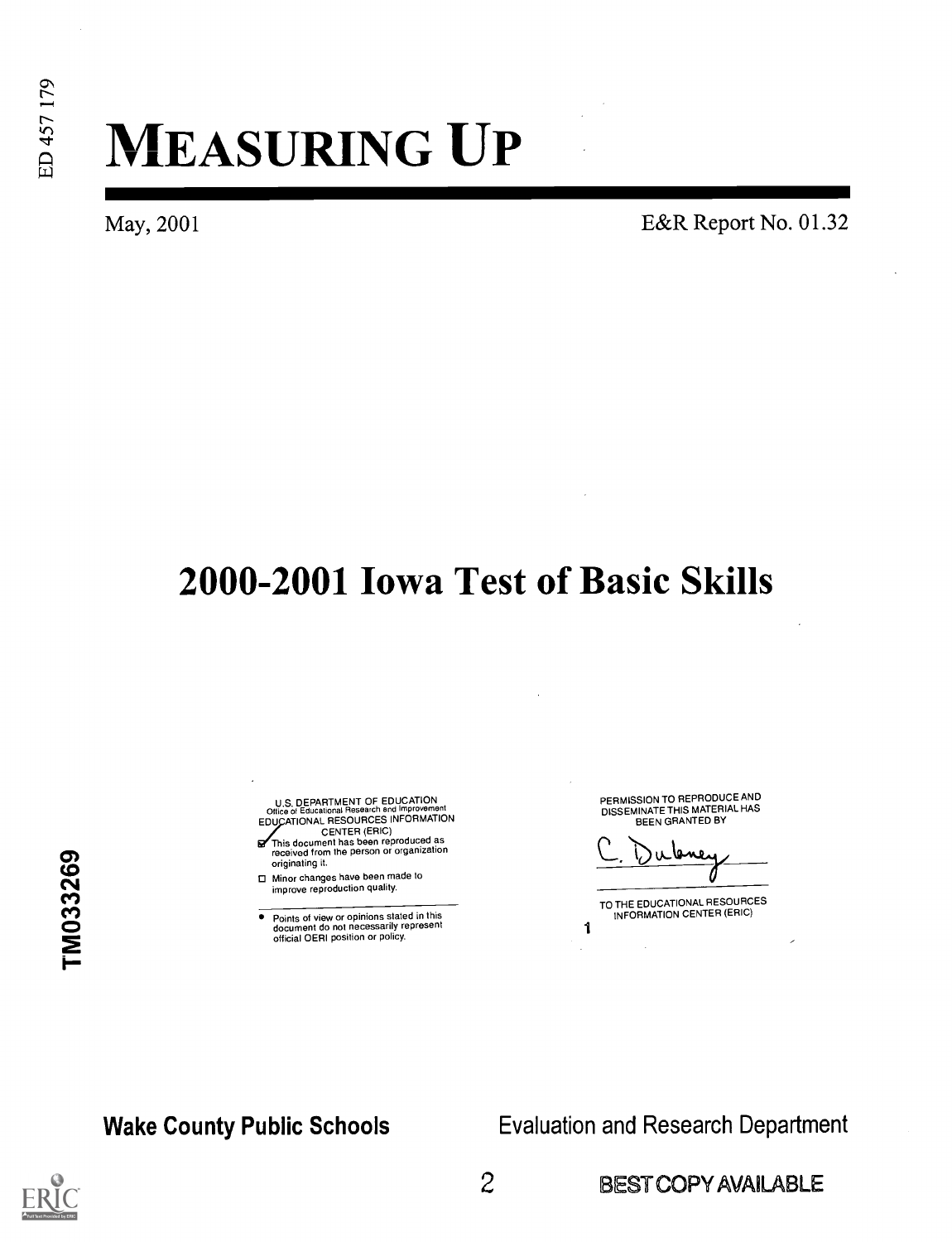

2000-2001 Iowa Test of Basic Skills

Author: Doris Tyler (850-1850)

#### BACKGROUND

In the Wake County Public School System (WCPSS), the Iowa Test of Basic Skills (ITBS) is administered to all third-grade students each year. The ITBS and the Cognitive Abilities Tests are two instruments administered as screening tools for the Academically Gifted (AG) Program. Students can also enter the A.G. program in other ways, such as teacher referrals. The ITBS was administered in 2000 to approximately 7700 third-grade students.

### ABOUT THE ITBS

The ITBS can be given as a Complete Battery or a Survey Battery. There are two survey batteries: Survey Battery with Five-part Language Test and the Survey Battery with Integrated Writing Skills Test. WCPSS uses the Survey Battery with Integrated Writing Skills Test, which is shorter, but representative of the same concepts and level of difficulty as the Complete Battery. The Survey Battery contains three, 30-minute sections in reading, writing, and mathematics. Subtest scores on both versions of the Survey Battery vary more than scores on the Complete Battery, due to the smaller number of items on the Survey Battery.

| <b>Test Component</b>                      | What is Tested                                                                                                    | Number<br>of Items |
|--------------------------------------------|-------------------------------------------------------------------------------------------------------------------|--------------------|
|                                            |                                                                                                                   |                    |
|                                            | Vocabulary in context                                                                                             |                    |
| Reading                                    | Reading comprehension                                                                                             | 33                 |
| <b>Integrated Writing</b><br><b>Skills</b> | Application of skills in spelling, capitalization, punctuation, usage,<br>expression, editing and evaluating text | 25                 |
| <b>Mathematics</b>                         | Concepts, estimation, problem-solving, data interpretation                                                        | 30                 |

### Figure 1 Academic Skills Sampled on the ITBS

### INTERPRETING TEST SCORES

Test scores are provided for each of the three sections and for a core total. The scores are calculated to show Grade Equivalent (GE) and Percentile Rank (PR). Results are derived from national norms established in December 1995.

The GE is a decimal number that describes student performance in terms of grade level and months. For example, if a third-grade student has a GE of 4.6, it suggests that the student performed as well as a typical fourth-grade student from the December 1995 norming group who was in the sixth month of the

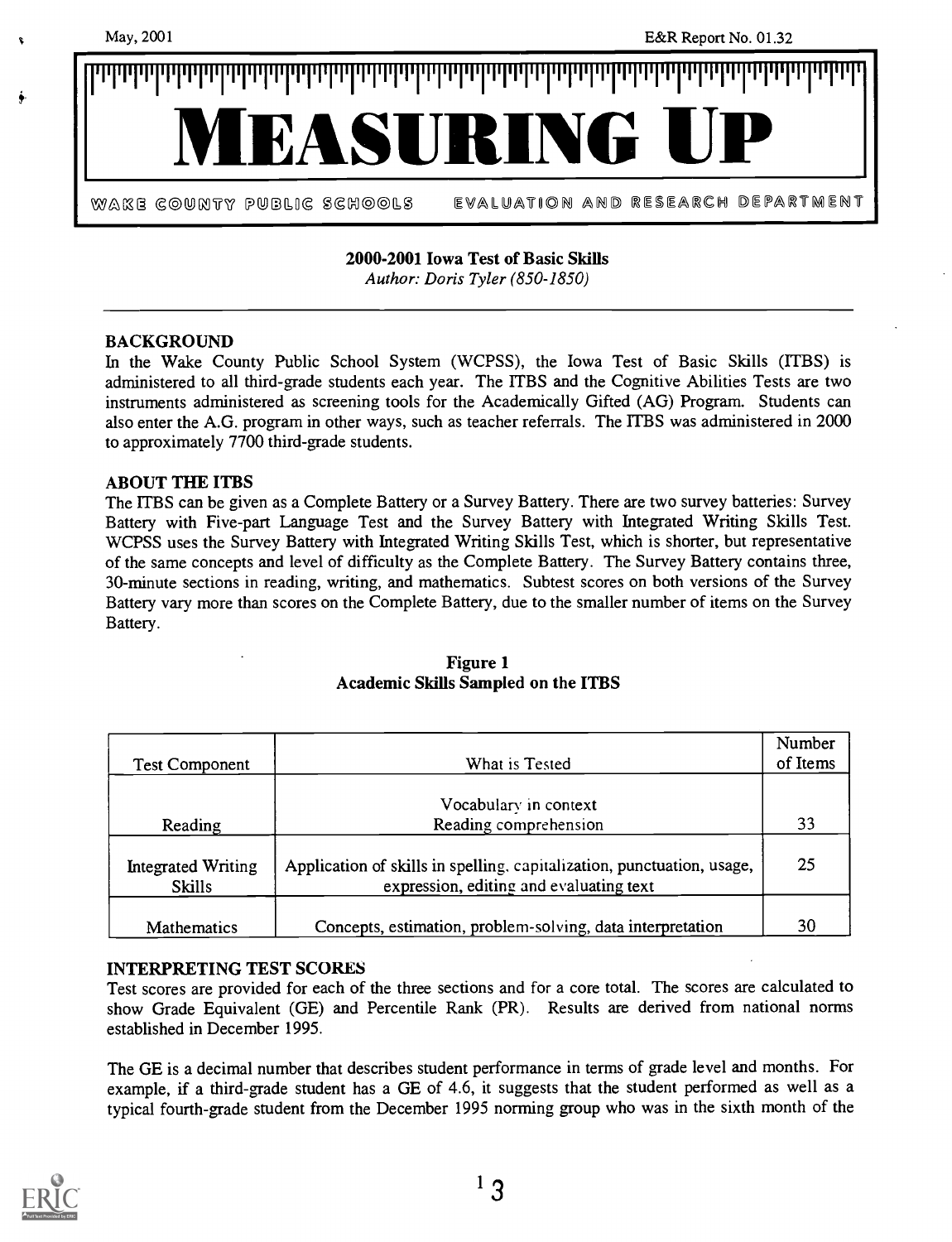school year. GE is an estimate of a student's developmental level. A much higher or lower GE than the student's actual grade level when the test was taken is indicative of exceptional performance (extremely good or extremely poor). The GE is not designed for the purpose of grade placement decisions because the content of the questions is not reflective of the curriculum of higher grade levels.

Percentile rank is another score that compares the relative performance of a student to a group. For example, if a third-grade student has a percentile rank of 87, it means that the student scored better than 87 percent of were tested nationally when norms were established. For this testing, Form M of the ITBS was administered and December 1995 norms were used as the comparison group. In this report, average raw scores have been converted to both grade equivalent and percentiles for the system and individual schools.

WCPSS DISTRICT-WIDE RESULTS<br>District averages show little variation in grade equivalent scores across the three subject areas. The Core Total Grade Equivalent (GE) for WCPSS third-graders on the Survey Battery was 3.6. The GE for reading was 3.6, 3.7 for integrated writing, and 3.7 for math.

Percentile ranks are more sensitive to differences between tests. The core total percentile rank of the average score for WCPSS third-graders was 62. WCPSS third-graders had a reading percentile of 58, an integrated writing percentile of 65, and a math percentile of 64. Figure 2 depicts test scores over time, and shows improvements over the past two years.



Figure 2 ITBS Test Scores Over Time

Figure 3 provides grade equivalents and percentile ranks for individual schools and the district.



4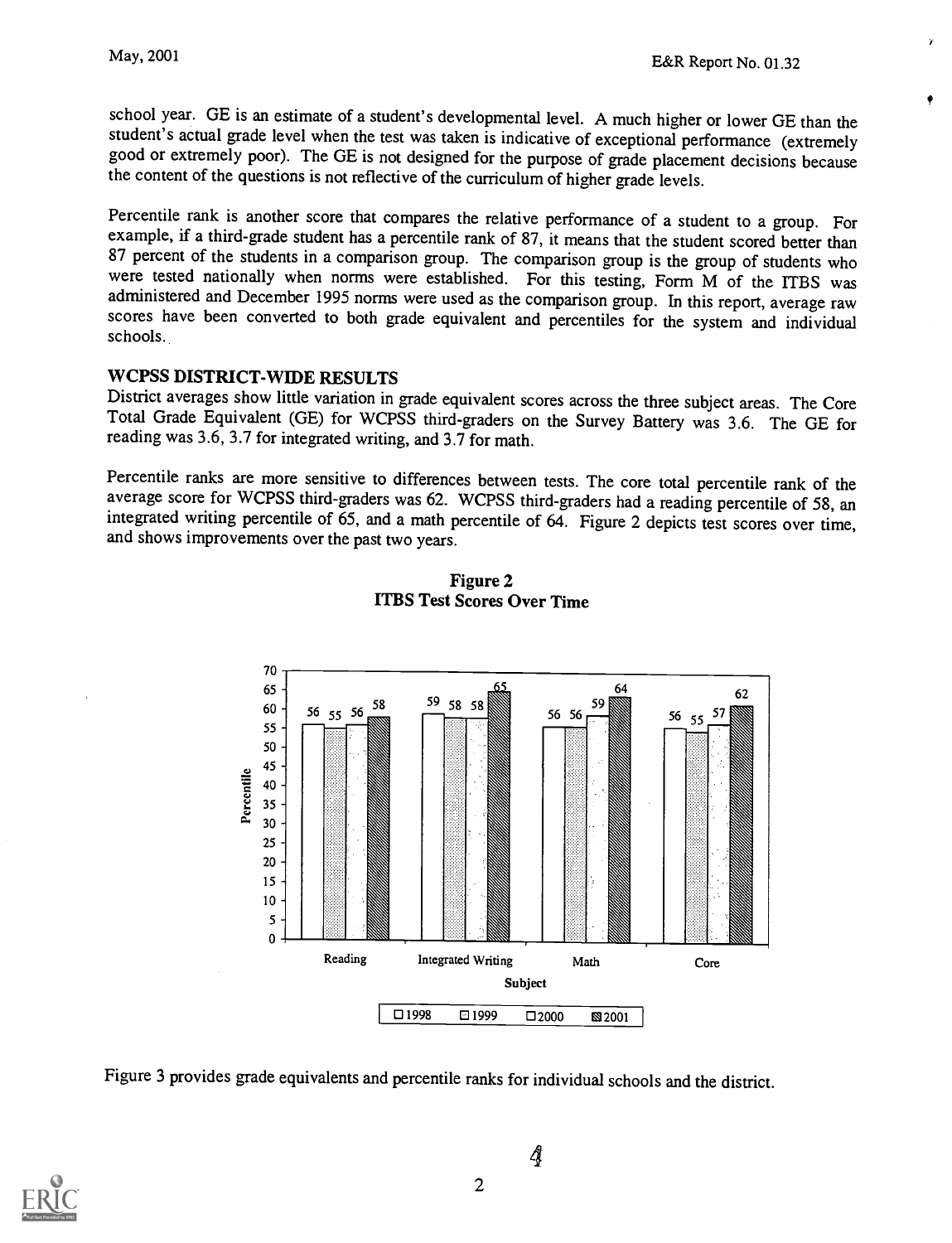$\pmb{\gamma}$ 

 $\pmb{\mathcal{R}}$ 

Figure 3 ITBS Grade Equivalents and National Percentile Ranks of Mean Scale Scores

| <b>School</b>     | <b>Number</b><br><b>Tested</b> | <b>Score</b>    | <b>Reading</b>                                                | Integrated<br><b>Writing</b>   | Math                        | <b>Core Total</b>                                                |
|-------------------|--------------------------------|-----------------|---------------------------------------------------------------|--------------------------------|-----------------------------|------------------------------------------------------------------|
| <b>WCPSS</b>      | 7700                           | <b>GE</b>       | $3.6\%$                                                       | 3.7                            | 3.7 <sub>z</sub><br>in din  | 3.6                                                              |
| 小飯                |                                | PR              | 58°                                                           | 65 <sup>°</sup>                | 64                          | $\overline{62}$                                                  |
| Adams             | 90                             | <b>GE</b>       | 4.0                                                           | 4.2                            | 4.1                         | 4.1                                                              |
|                   |                                | PR              | 67<br>وجنجية                                                  | $75^{\circ}$                   | 74<br>ya k                  | 74                                                               |
| Apex              | 163                            | <b>GE</b>       | 4.1                                                           | 4.2                            | 4.2                         | 4.1                                                              |
|                   |                                | PR              | 70<br>$\frac{1}{2}$                                           | 74                             | 78                          | 75.12                                                            |
| Aversboro         | 69                             | GE              | 3.2                                                           | 3.3                            | 3.2                         | 3.2                                                              |
|                   |                                | PR              | 48<br>조심                                                      | 51                             | 47<br>g pa<br>135           | $46 - 5$                                                         |
| Baileywick        | 93                             | <b>GE</b>       | 3.6                                                           | 3.7                            | 3.7                         | 3.6                                                              |
|                   |                                | PR              | 59                                                            | 66                             | 63                          | $62$ . $\sim$                                                    |
| Baucom            | 126                            | <b>GE</b>       | 3.9                                                           | 4.3                            | 3.9                         | 4.1                                                              |
|                   |                                | PR<br>e.        | 67                                                            | 77                             | 72                          | 74                                                               |
| <b>Brassfield</b> | 64                             | <b>GE</b>       | 4.2                                                           | 4.5                            | 4.2                         | 4.3                                                              |
|                   |                                | PR              | 73 <sup>2</sup>                                               | 82                             | 78                          | $79$ . $32$                                                      |
| Brentwood         | 85                             | GE              | 3.0                                                           | 3.3                            | 3.1                         | 3.1                                                              |
|                   |                                | PR              | 33<br>40                                                      | 47                             | 45 <sub>1</sub>             | 42.                                                              |
| <b>Briarcliff</b> | 89                             | <b>GE</b>       | 3.7                                                           | 3.9                            | 3.8                         | 3.7                                                              |
|                   |                                | <b>PR</b>       | 63.<br>38                                                     | $71^{\circ}$                   | 66<br>Zan                   | $67$ $\%$                                                        |
| <b>Brooks</b>     | 70                             | <b>GE</b>       | 3.2                                                           | 3.4                            | 3.4                         | 3.3                                                              |
|                   |                                | PR              | 49                                                            | 53                             | $\overline{53}$             | 50 <sub>1</sub>                                                  |
| <b>Bugg</b>       | 69                             | <b>GE</b>       | 3.6                                                           | 3.5                            | 3.6                         | 3.5                                                              |
|                   |                                | PR              | 58                                                            | 59                             | 59                          | 58 <sup>°</sup>                                                  |
| Carver            | 115                            | <b>GE</b>       | 3.0                                                           | 3.3                            | 3.3                         | 3.1                                                              |
|                   |                                | PR              | 40 <sup>°</sup><br>$\gamma_{1,2}$                             | $50 - 3$                       | $48^\circ$                  | 44.                                                              |
| Cary              | 112                            | <b>GE</b>       | 3.2                                                           | 3.4                            | 3.5                         | 3.3                                                              |
|                   |                                | PR              | 48<br>X.                                                      | 52                             | 56                          | 50                                                               |
| Combs             | 77                             | <b>GE</b>       | 3.7                                                           | 3.6                            | 3.9                         | 3.7                                                              |
|                   |                                | PR              | 桑<br>61<br>13                                                 | 63                             | 71                          | 64                                                               |
| Conn              | 74                             | GE              | 3.4                                                           | 3.6                            | 3.7                         | 3.5                                                              |
|                   |                                | PR              | $53^{\circ}$                                                  | 59                             | 62                          | $57^{\circ}$<br>XX.                                              |
| Creech Road       | 86                             | <b>GE</b>       | 3.2                                                           | 3.5                            | 3.1                         | 3.2                                                              |
|                   |                                | PR :            | 46                                                            | $\mathscr{F}$ 57 $\mathscr{T}$ | $43$ $^{11}$                | 47.7                                                             |
| Davis Drive       | 203                            | GE              | 4.2                                                           | 4.5                            | 4.5                         | 4.4                                                              |
|                   |                                | $\mathbb{Z}$ PR | $72\%$ .                                                      | 82 <sup>2</sup>                | 84                          | $81$ and $\overline{\mathcal{M}}$<br>$\mathcal{L}_{\mathcal{H}}$ |
| Dillard Drive     | 111                            | <b>GE</b>       | 3.3                                                           | 3.5                            | 3.7                         | 3.4                                                              |
|                   |                                | PR              | $\mathbb{R} \otimes \mathbb{S}2$ .<br>-98                     | 888 57 W                       | $-62$                       | 56                                                               |
| Douglas           | 65                             | <b>GE</b>       | 3.1                                                           | 3.5                            | 3.6                         | 3.4                                                              |
|                   |                                | PR              | 44                                                            | <b>∷58</b> ा √                 |                             |                                                                  |
| Durant Road       | 162                            | <b>GE</b>       | 4.1                                                           | 4.3                            | 4.3                         | 4.2                                                              |
|                   |                                | <b>PR</b>       | $\frac{1}{2}$ , $\frac{1}{2}$ , $\frac{1}{2}$ , $\frac{1}{2}$ | $77\%$                         | $80$ and $\sim$ $10$ $\sim$ | 78 88                                                            |



 $\ddot{\phantom{0}}$ 

 $\overline{\phantom{a}}$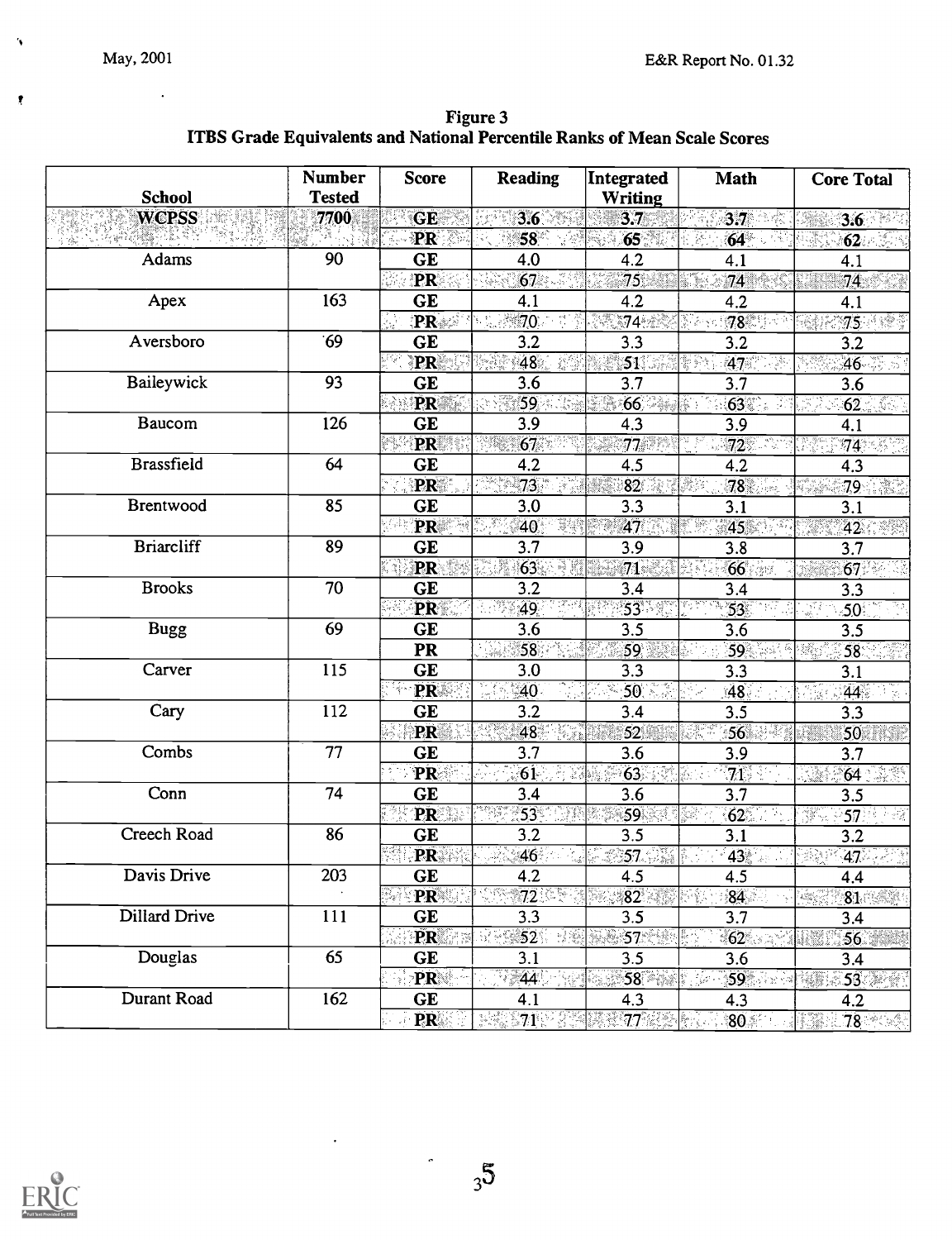$\vec{r}$ 

 $\pmb{y}$ 

|                      | <b>Number</b>   | <b>Score</b>             | <b>Reading</b>                                                                                     | Integrated      | Math                  | <b>Core Total</b>                     |
|----------------------|-----------------|--------------------------|----------------------------------------------------------------------------------------------------|-----------------|-----------------------|---------------------------------------|
| <b>School</b>        | <b>Tested</b>   |                          |                                                                                                    | Writing         |                       |                                       |
| <b>WCPSS</b>         | 7700            | <b>GE</b>                | 3.6                                                                                                | $3.7^\circ$     | $3.7 - 5$             | 3.6                                   |
|                      |                 | PR                       | K.<br>58                                                                                           | 65.             | 64<br>47.             | 62 <sub>1</sub>                       |
| Farmington Woods     | 103             | <b>GE</b>                | 3.7                                                                                                | 3.9             | 3.7                   | 3.7                                   |
|                      |                 | PR                       | 61                                                                                                 | $70^{\circ}$    | 64<br>IPS.            | 64                                    |
| Fox Road             | 117             | <b>GE</b>                | 3.3                                                                                                | 3.7             | 3.4                   | 3.4                                   |
|                      |                 | PR                       | $52^{\circ}$                                                                                       | $64 -$<br>¥.    | 53<br>- 개월<br>diktor. | 56 <sub>1</sub>                       |
| Fuller               | 69              | <b>GE</b>                | 3.8                                                                                                | 3.7             | 3.8                   | 3.8                                   |
|                      |                 | PR                       | $63$ and $63$                                                                                      | 67              | 70                    | $\overline{67}$ . $\overline{\cdots}$ |
| Fuquay-Varina        | 119             | <b>GE</b>                | 3.4                                                                                                | 3.3             | 3.4                   | 3.3                                   |
|                      |                 | PR.                      | $\overline{54}$<br>33                                                                              | 50              | $\overline{53}$       | $\overline{51}$                       |
| Green                | 115             | <b>GE</b>                | 4.0                                                                                                | 4.2             | 3.9                   | 4.0                                   |
|                      |                 | PR                       | 68.                                                                                                | 74.             | $\overline{71}$       | 72 <sub>2</sub>                       |
| Green Hope           | 66              | <b>GE</b>                | 4.1                                                                                                | 4.2             | 4.2                   | 4.1                                   |
|                      |                 | <b>PR</b>                | .70 <sub>1</sub>                                                                                   | 75              | 78                    | 75                                    |
| Hilburn Drive        | $\overline{76}$ | <b>GE</b>                | 3.9                                                                                                | 3.9             | 3.8                   | 3.9                                   |
|                      |                 | PR                       | 65.                                                                                                | 71              | 70                    | 69                                    |
| Hodge Road           | 117             | <b>GE</b>                | 3.2                                                                                                | 3.5             | 3.3                   | 3.3                                   |
|                      |                 | <b>PR</b>                | <u> 사</u> 수<br>46                                                                                  | 57.             | $50^{-}$<br>552       | $50^{\circ}$ .                        |
| <b>Holly Springs</b> | 132             | <b>GE</b>                | 3.3                                                                                                | 3.6             | 3.8                   | 3.6                                   |
|                      |                 | PR                       | 73<br>52 <sub>1</sub>                                                                              | 60              | 66                    | $\overline{59}$                       |
| Hunter               | 120             | GE                       | 3.7                                                                                                | 3.8             | 3.8                   | 3.8                                   |
|                      |                 | PR                       | $\overline{62}$                                                                                    | 68              | $\overline{70}$       | 67                                    |
| Jeffreys Grove       | 98              | <b>GE</b>                | $\overline{3.5}$                                                                                   | 3.6             | 3.7                   | 3.6                                   |
|                      |                 | PR                       |                                                                                                    | 63              | 62                    | 59                                    |
| Jones Dairy          | 155             | <b>GE</b>                | 3.7                                                                                                | 3.7             | 3.8                   | 3.7                                   |
|                      |                 | PR.                      | 62 <sub>2</sub>                                                                                    | 66              | 39<br>67              | 64<br>San J                           |
| Joyner               | 88              | <b>GE</b>                | 3.5                                                                                                | 3.5             | 3.4                   | 3.4                                   |
|                      |                 | <b>PR</b>                | 55                                                                                                 | $\overline{59}$ | 55                    | 56                                    |
| Kingswood            | 41              | <b>GE</b>                | 4.1                                                                                                | 4.2             | 4.0                   | 4.1                                   |
|                      |                 | PR                       | 69<br>Ria                                                                                          | 76              | 72 <sub>1</sub>       | 74                                    |
| Knightdale           | 115             | <b>GE</b>                | 3.1                                                                                                | 3.3             | 3.3                   | 3.1                                   |
|                      |                 | PR                       | 43                                                                                                 | 48              | 49                    | 45                                    |
| Lacy                 | 84              | <b>GE</b>                | 3.5                                                                                                | 3.9             | 3.8                   | 3.7                                   |
| Lead Mine            | 122             | $ PR^*  \geq 1$          |                                                                                                    | $71^{\circ}$    | 68 <sup>°</sup>       | 66                                    |
|                      |                 | GE                       | 3.7                                                                                                | 3.7             | 3.8                   | 3.6                                   |
| Leesville Road       |                 | <b>PRESS</b>             | 60.                                                                                                | 64              | $65^\circ$            | 63 <sub>1</sub>                       |
|                      | 94              | GE                       | 4.0                                                                                                | 3.8             | 4.0                   | 3.9                                   |
| Lincoln Heights      | 76              | $PR =$                   | 67 <sup>°</sup>                                                                                    | $69 -$          | 72                    | 71                                    |
|                      |                 | GE                       | 3.2                                                                                                | 3.5             | 3.4                   | 3.3                                   |
| Lockhart             | 100             | PR                       | 48.<br>$\label{eq:4} \mathcal{L}_{\mathcal{B}}=\mathcal{L}_{\mathcal{B}}\mathcal{L}_{\mathcal{B}}$ | 58              | 52 <sub>1</sub>       | 51                                    |
|                      |                 | <b>GE</b>                | 3.3                                                                                                | 3.5             | 3.5                   | 3.4                                   |
| Lynn Road            | $\overline{91}$ | $\overline{\mathbf{PR}}$ | $51^{\circ}$                                                                                       | 58 <sub>1</sub> | 57                    | 54                                    |
|                      |                 | GE                       | 3.4                                                                                                | 3.3             | 3.3                   | 3.3                                   |
|                      |                 | PR                       | .5 <u>3. Andre</u>                                                                                 | $-47$ $-$       | 49                    | 48                                    |



 $\mathbb{E}_{\mathbf{4}}\otimes \mathbf{6}$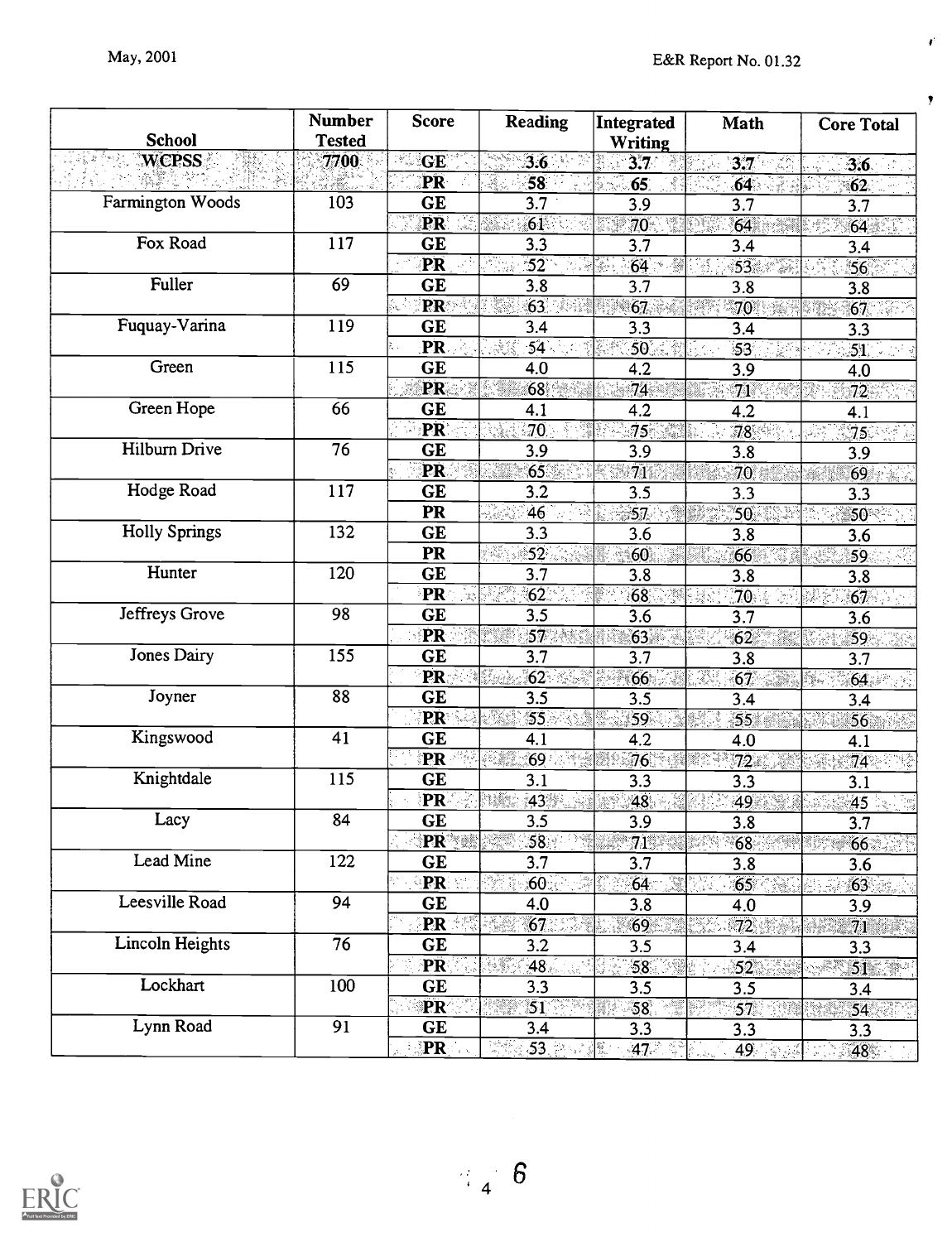$\sim$   $\sim$ 

Ń

 $\overline{\overline{x}}$ 

| <b>School</b>           | <b>Number</b><br><b>Tested</b> | <b>Score</b>                                     | <b>Reading</b>       | Integrated<br><b>Writing</b> | <b>Math</b>           | <b>Core Total</b> |
|-------------------------|--------------------------------|--------------------------------------------------|----------------------|------------------------------|-----------------------|-------------------|
| <b>WCPSS</b>            | 7700                           | GE                                               | 3.6                  | 3.7                          | 3.7                   | 3.6               |
|                         |                                | <b>PR</b>                                        | 58                   | 65 <sup>°</sup>              | 64                    | 62                |
| Middle Creek            | 71                             | <b>GE</b>                                        | 3.4                  | 3.5                          | 3.6                   | 3.4               |
|                         |                                | <b>PR</b>                                        | $53 -$               | $57$ $\sim$                  | 60                    | 55 825            |
| Millbrook               | 89                             | <b>GE</b>                                        | 3.1                  | 3.4                          | 3.2                   | 3.2               |
|                         |                                | PR .<br>X.                                       | ti Tengko<br>K<br>44 | $53 -$                       | 47                    | 46                |
| Morrisville             | 160                            | <b>GE</b>                                        | 4.0                  | 4.5                          | 4.4                   | 4.3               |
|                         |                                | <b>PR</b>                                        | 68                   | 82                           | $\overline{82}$<br>S. | 79                |
| North Ridge             | 98                             | GE                                               | 3.9                  | 3.9                          | 3.8                   | 3.8               |
|                         |                                | <b>PR</b>                                        | 65                   | 69                           | $67$ and $67$         | 68<br>23          |
| Northwoods              | 106                            | GE                                               | 3.9                  | 3.7                          | 3.9                   | 3.8               |
|                         |                                | PR                                               | 64                   | 67.                          | 71%<br>.<br>Palab     | 68 <sup>°</sup>   |
| Oak Grove               | 163                            | GE                                               | 4.3                  | 4.5                          | 4.4                   | 4.4               |
|                         |                                | PR                                               | 73 <sup>°</sup>      | $\overline{82}$              | 82                    | $80 -$            |
| Olds @ Cardinal Gibbons | 35                             | GE                                               | 3.7                  | 3.6                          | 3.4                   | 3.5               |
|                         |                                | <b>PR</b>                                        | $60\%$               | 63                           | 54                    | 58                |
| Olive Chapel            | 134                            | <b>GE</b>                                        | 4.0                  | 4.1                          | 3.8                   | 4.0               |
|                         |                                | PR                                               | 68                   | 73                           | $70^{\circ}$          | 71                |
| Partnership             | 52                             | <b>GE</b>                                        | 4.1                  | 4.2                          | 4.1                   | 4.1               |
|                         |                                | <b>PR</b>                                        | 71                   | $75^{\circ}$                 | 74                    |                   |
| Penny Road              | 94                             | <b>GE</b>                                        | 3.5                  | 3.7                          | 3.8                   | 3.6               |
|                         |                                | <b>PR</b>                                        | 55                   | 65                           | 65                    | 61                |
| Pleasant Union          | 101                            | GE                                               | 4.1                  | 4.0                          | 4.0                   | 4.0               |
|                         |                                | <b>PR</b>                                        | $70 -$               | $71\%$                       | $72^{\circ}$          | $72$ .            |
| Poe                     | 69                             | <b>GE</b>                                        | 3.6                  | 3.4                          | 3.7                   | 3.5               |
|                         |                                | PR                                               | 59 8                 | 53                           | 62 <sub>1</sub>       | 58                |
| Powell                  | 98                             | <b>GE</b>                                        | 3.4                  | 3.4                          | 3.4                   | 3.4               |
|                         |                                | PR                                               | 54                   | 54                           | $-53$                 | 53                |
| Rand Road               | 94                             | <b>GE</b>                                        | 3.1                  | 3.2                          | 3.2                   | 3.1               |
|                         |                                | PR                                               | 45                   | $46 -$                       | $46^{\circ}$          | 44                |
| <b>Reedy Creek</b>      | 117                            | GE                                               | 3.4                  | 3.5                          | 3.6                   | 3.4               |
|                         |                                | <b>PR</b>                                        | 54                   | $\overline{58}$              | 59 19                 |                   |
| Rolesville              | 79                             | <b>GE</b>                                        | 3.0                  | 3.3                          | 3.4                   | 3.1               |
|                         |                                | <b>PR</b>                                        | X<br>40              | $51^\circ$                   | 52 <sub>2</sub>       | 45 <sup>2</sup>   |
| Root                    | 66                             | GE                                               | 3.5                  | 3.6                          | 3.8                   | 3.6               |
|                         |                                | <b>PR</b>                                        | $54^\circ$           | 63                           | 66                    | 61                |
| Salem                   | 92                             | <b>GE</b>                                        | 3.9                  | 4.3                          | 4.2                   | 4.1               |
|                         |                                | <b>PR</b>                                        | 66<br>년대             | $76$ .                       | <b>76</b>             | $-74$             |
| Smith                   | 106                            | GE                                               | 3.1                  | 3.0                          | 3.1                   | 3.1               |
|                         |                                | $\mathbb{R}^n$ , $\mathbb{R}^n$ , $\mathbb{R}^n$ | 45 1999              | $38^\circ$                   | 44                    | 40 285 22         |
| Stough                  | 95                             | GE                                               | 3.9                  | 4.4                          | 4.2                   | 4.1               |
|                         |                                | <b>PR</b>                                        | 66                   | ा8                           | ୀ6ି<br>14. 14 A       | 74                |
| Swift Creek             | 95                             | GE                                               | 3.5                  | 3.7                          | 3.5                   | 3.6               |
|                         |                                | <b>PR</b>                                        | 58                   | 65                           | 87657 RS              | 《《 59》《《          |

 $\hat{\mathbf{v}}$ 

 $\mathcal{A}^{\bullet}$ 



 $5^7$ 

 $\bar{z}$  $\bar{\mathcal{A}}$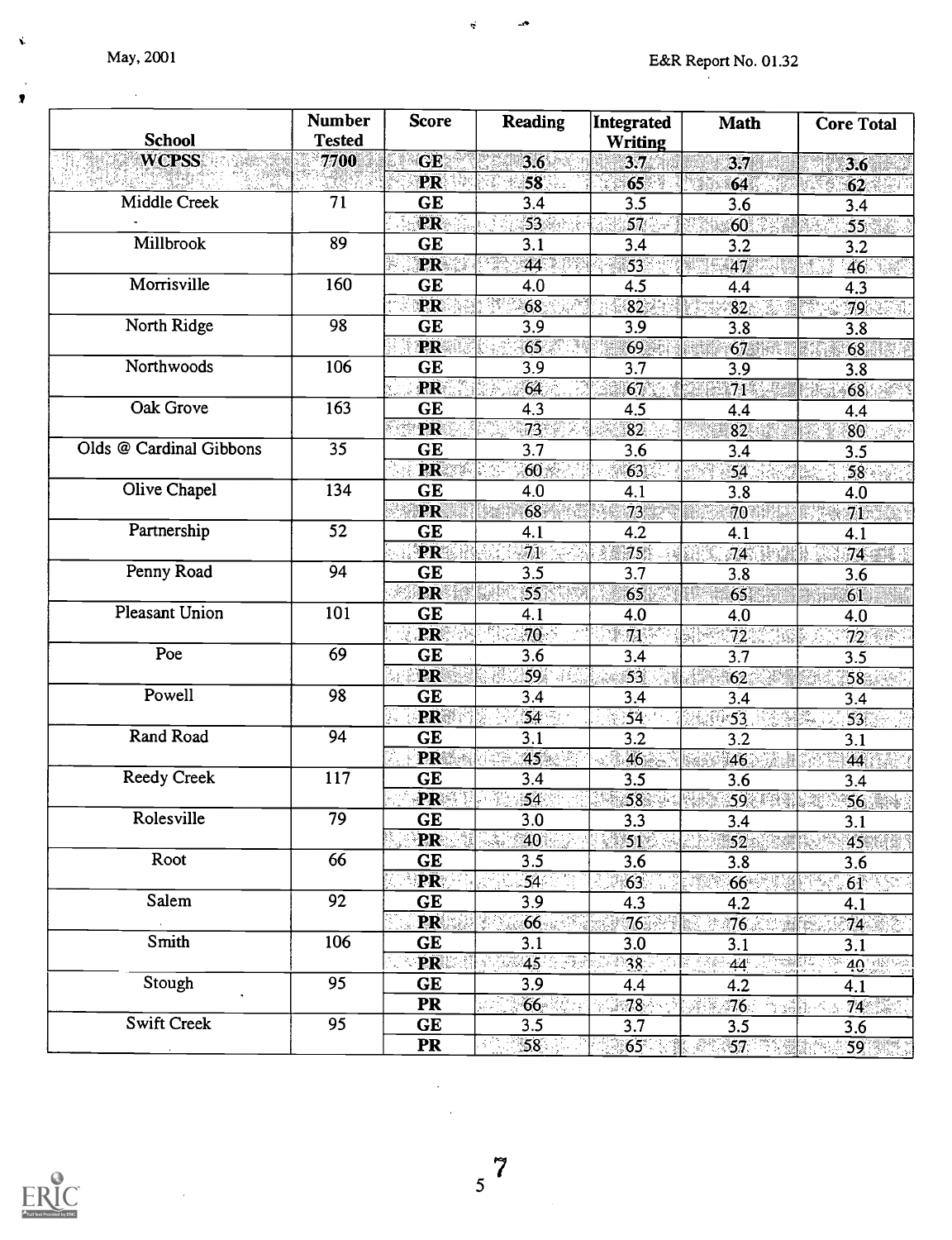$\pmb{J}$ 

 $\ddot{\phantom{a}}$  $\pmb{\tau}$ 

| <b>School</b>         | <b>Number</b><br><b>Tested</b> | <b>Score</b>           | <b>Reading</b>            | Integrated<br>Writing  | <b>Math</b>                       | <b>Core Total</b>                     |
|-----------------------|--------------------------------|------------------------|---------------------------|------------------------|-----------------------------------|---------------------------------------|
| <b>WCPSS</b>          | 7700                           | GE                     | 3.6                       | 3.7                    | 3.7 <sup>°</sup>                  | $3.6 -$                               |
|                       |                                | PR                     | $\overline{58}$           | 65 <sub>o</sub>        | 64                                | $62$ and $4$                          |
| <b>Timber Drive</b>   | $\overline{112}$               | <b>GE</b>              | $3.\overline{7}$          | $\overline{3.9}$       | $\overline{3.8}$                  | 3.8                                   |
|                       |                                | $\overline{\text{PR}}$ | 62<br>埋藏                  | 70                     | $\overline{68}$<br>Sġ             | 67                                    |
| Underwood             | $\overline{57}$                | $\overline{\text{GE}}$ | $\overline{3.2}$          | 3.4                    | 3.6                               | 3.3                                   |
|                       |                                | PR                     | $48 -$                    | $\overline{54}$        | $\overline{59}$                   | 52                                    |
| Vance                 | $\overline{101}$               | <b>GE</b>              | 3.2                       | 3.5                    | $\overline{3.4}$                  | 3.3                                   |
|                       |                                | <b>PR</b>              | 49.                       | 56                     | ు 53<br>-339                      | $51^{\circ}$                          |
| Vandora Springs       | 82                             | <b>GE</b>              | 3.2                       | 3.4                    | 3.6                               | 3.4                                   |
|                       |                                | PR                     | 48                        | $\overline{53}$        | 60                                | $52 -$<br><b>那点</b>                   |
| Wake Forest           | 135                            | <b>GE</b>              | 3.5                       | 3.5                    | 3.6                               | $\overline{3.4}$                      |
|                       |                                | <b>PR</b>              | 54                        | $\overline{58}$        | 58<br>79)                         | $\overline{56}$<br>X                  |
| Wakefield             | 77                             | <b>GE</b>              | 3.5                       | $\overline{3.8}$       | 3.7                               | $\overline{3.7}$                      |
|                       |                                | PR                     |                           | 68 <sup>7</sup><br>89) | 64<br>n die                       | 63                                    |
| Washington            | 97                             | $\overline{\text{GE}}$ | 4.0                       | $\overline{4.2}$       | $4.\overline{2}$                  | 4.1                                   |
|                       |                                | PR                     | $67$ . $\sim$             | 76                     | $\overline{77}$<br>E              | 75.                                   |
| Weatherstone          | 79                             | <b>GE</b>              | 3.3                       | 3.5                    | $\overline{3.7}$                  | 3.4                                   |
|                       |                                | PR                     | 51 <sup>2</sup>           | 57<br>Ñ.               | $62^{\overline{}}$                | $56 -$                                |
| Wendell               | 86                             | <b>GE</b>              | 3.1                       | 3.3                    | 3.0                               | 3.1                                   |
|                       |                                | PR                     | $\overline{43}$<br>ng Lis | 47.7                   | .40                               | $42 \div$<br>W                        |
| <b>West Lake</b>      | 169                            | GE                     | 3.9                       | 3.9                    | 3.8                               | 3.9                                   |
|                       |                                | PR                     | 66                        | $\overline{70}$        | $70^\circ$                        | $\overline{69}$ $\rightarrow$<br>한 93 |
| Wilburn               | 144                            | <b>GE</b>              | 3.2                       | 3.4                    | 3.4                               | 3.3                                   |
|                       |                                | PR                     | $47 \times 3$             | 55                     | 55                                | 51<br>ŝi                              |
| Wildwood Forest       | $11\overline{7}$               | <b>GE</b>              | 3.1                       | 3.5                    | 3.3                               | 3.3                                   |
|                       |                                | PR                     | $44 \div$                 | 57                     | 49                                | $49^{\circ}$                          |
| Wiley                 | $\overline{56}$                | <b>GE</b>              | 3.6                       | 4.0                    | 3.8                               | 3.7                                   |
|                       |                                | PR                     | 59 <sub>ii</sub>          | $72 -$                 | 66                                | 66                                    |
| <b>Willow Springs</b> | 85                             | <b>GE</b>              | $\overline{3.5}$          | $\overline{3.7}$       | $\overline{3.8}$                  | 3.6                                   |
|                       |                                | <b>PR</b>              | 55 <sub>1</sub><br>36.    | $\overline{64}$        | 67<br>$\mathcal{O}(\mathbb{R}^3)$ | 62                                    |
| Yates Mill Pond       | $\overline{43}$                | <b>GE</b>              | 3.2                       | 3.4                    | $\overline{3.5}$                  | 3.3                                   |
|                       |                                | PR                     | $\overline{47}$<br>CH)    | $\overline{53}$        | 57<br>Ý.<br>-52                   | 51<br>R                               |
| York                  | 105                            | $\overline{\text{GE}}$ | $\overline{3.7}$          | 4.1                    | 3.7                               | 3.7                                   |
|                       |                                | PR                     | $60$ . The $50$<br>Ñ.     | 73<br>Ŋ.               | 64                                | $67$ $\frac{2}{100}$                  |
| Zebulon               | 120                            | <b>GE</b>              | 3.1                       | $\overline{3.2}$       | 3.3                               | 3.1                                   |
|                       |                                | PR                     | 44                        | 47                     | 49<br>B                           | 46                                    |

 $\hat{\phantom{a}}$ 

 $\ddot{\phantom{1}}$ 



 $\delta$ 

6